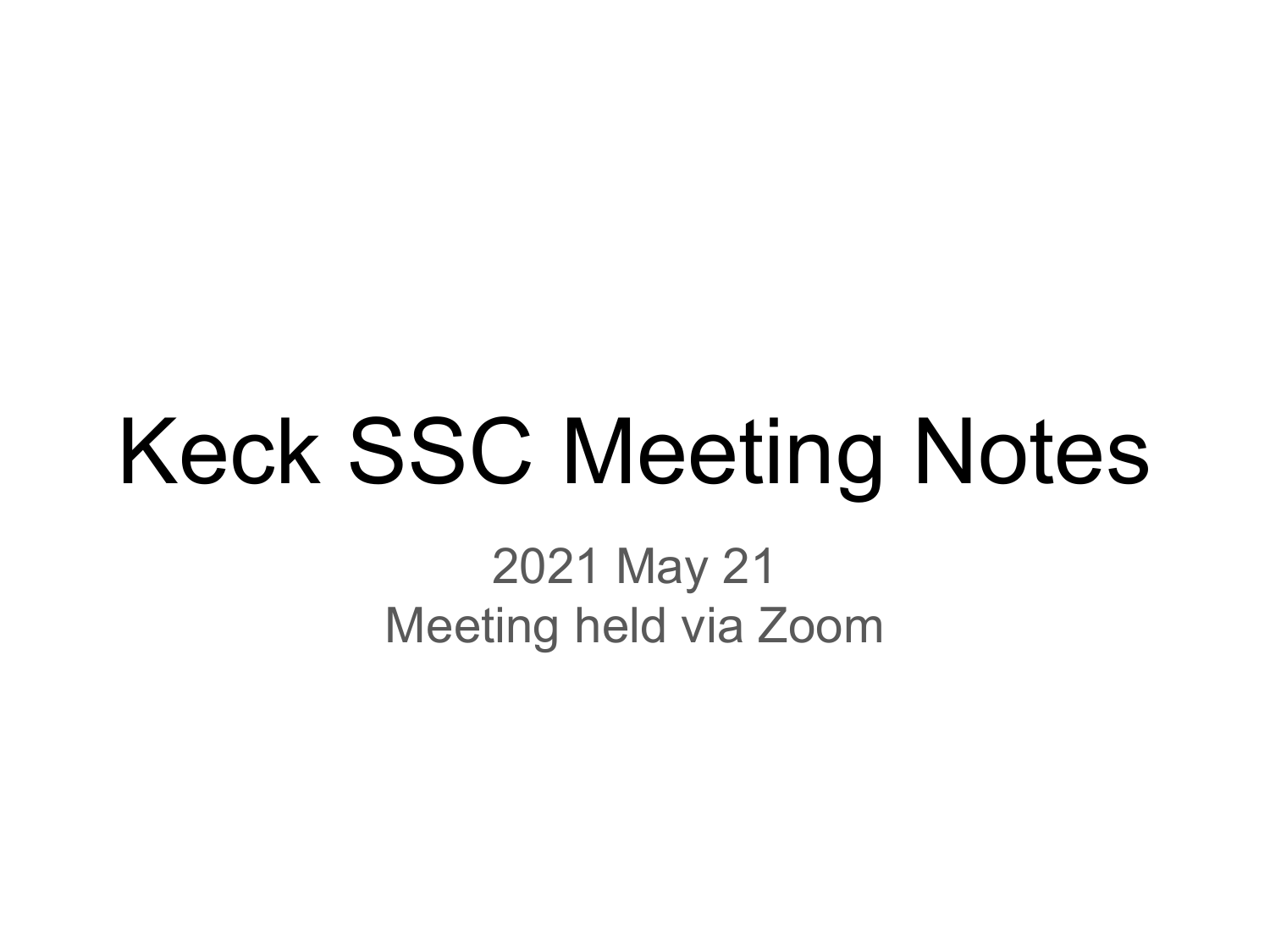#### Announcements and Review of Actions

- SSC welcomes its new members:
	- Jessica Lu from UC Berkeley
	- Vicky Kalogera from Northwestern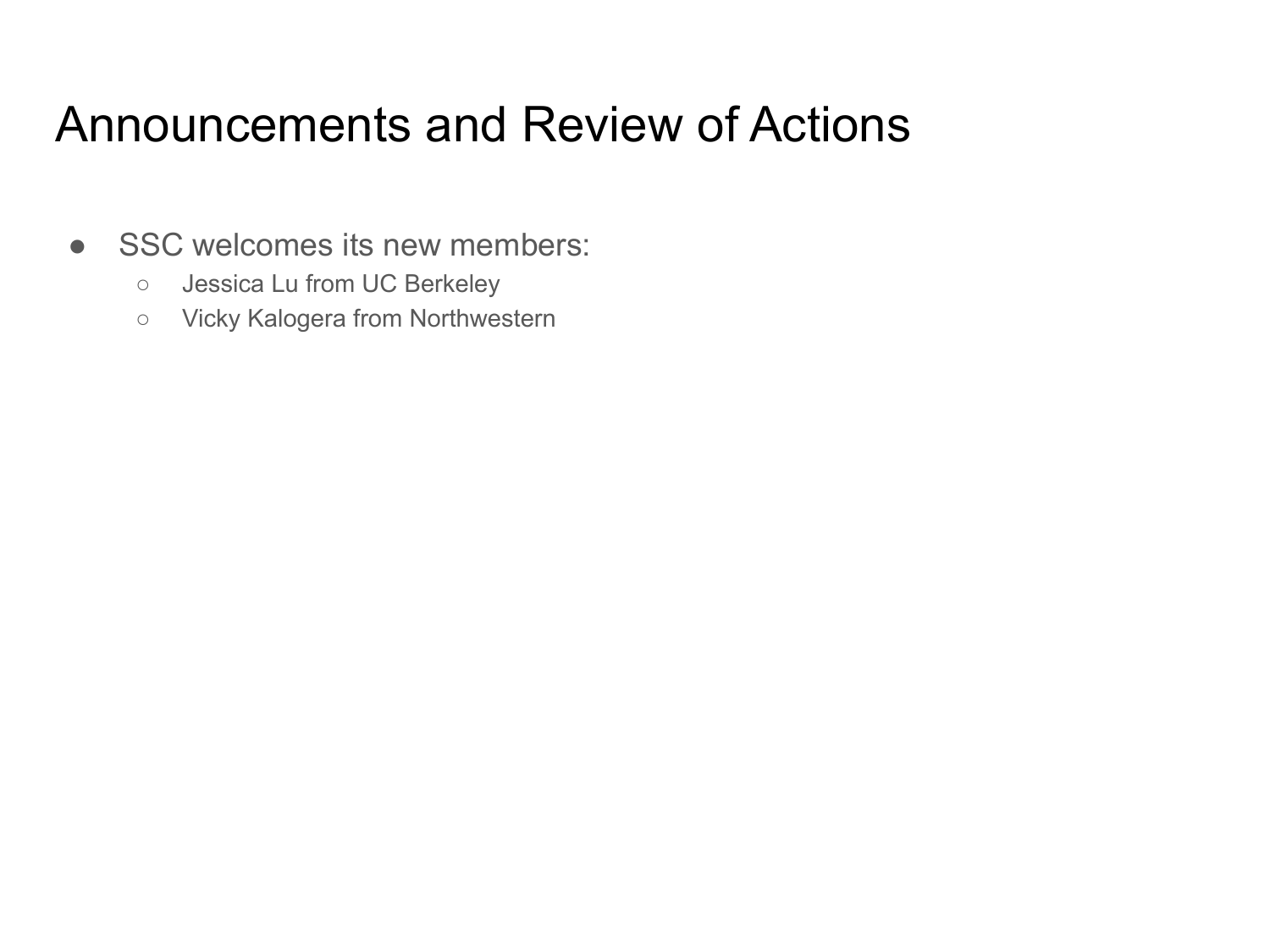# Observatory Report

- Keck is planning "full" (~90%) staff returning to site on June 1, with COVID safety mitigations and IT infrastructure upgrades in place
- Expect Full VSQ availability in 2021B; developing testing & vaccination rules
- Anticipate lifting ToO restrictions (currently the live instrument only) in 2021B
- Instrument issues being watched:
	- DEIMOS CCD5B alive but noisy; KCWI dewar leak; NIRSPEC coadd and SCAM L'M' ghost issues, occasional LRIS grism and grating move faults
- LRIS Red CCD upgrade has been commissioned on-sky; available as of 5/7
- Keck Science meeting Sep  $9 10$  at UCSD + hybrid format (zoom + slack)
	- <https://kecksciencemeeting.org>
- KAPA LGS project is moving forward well; RTC I&T this year
- LFC (laser frequency comb) for NIRSPEC/HISPEC going well; funding in-hand
- SCALES PDR in Fall 2021, detectors from JWST, most funding is in-hand
- Data Services Initiative work ongoing, with new hardware capabilities
	- DRP work on DEIMOS quicklook first. MOSFIRE and NIRES to follow DEIMOS
	- KCWI python pipeline released
	- KOA interface and data transfer time improvements
- Keck DEI efforts expanded to outreach and internships for Hawaii college students; also leadership development for under-represented employee groups; DEI committee looking at other efforts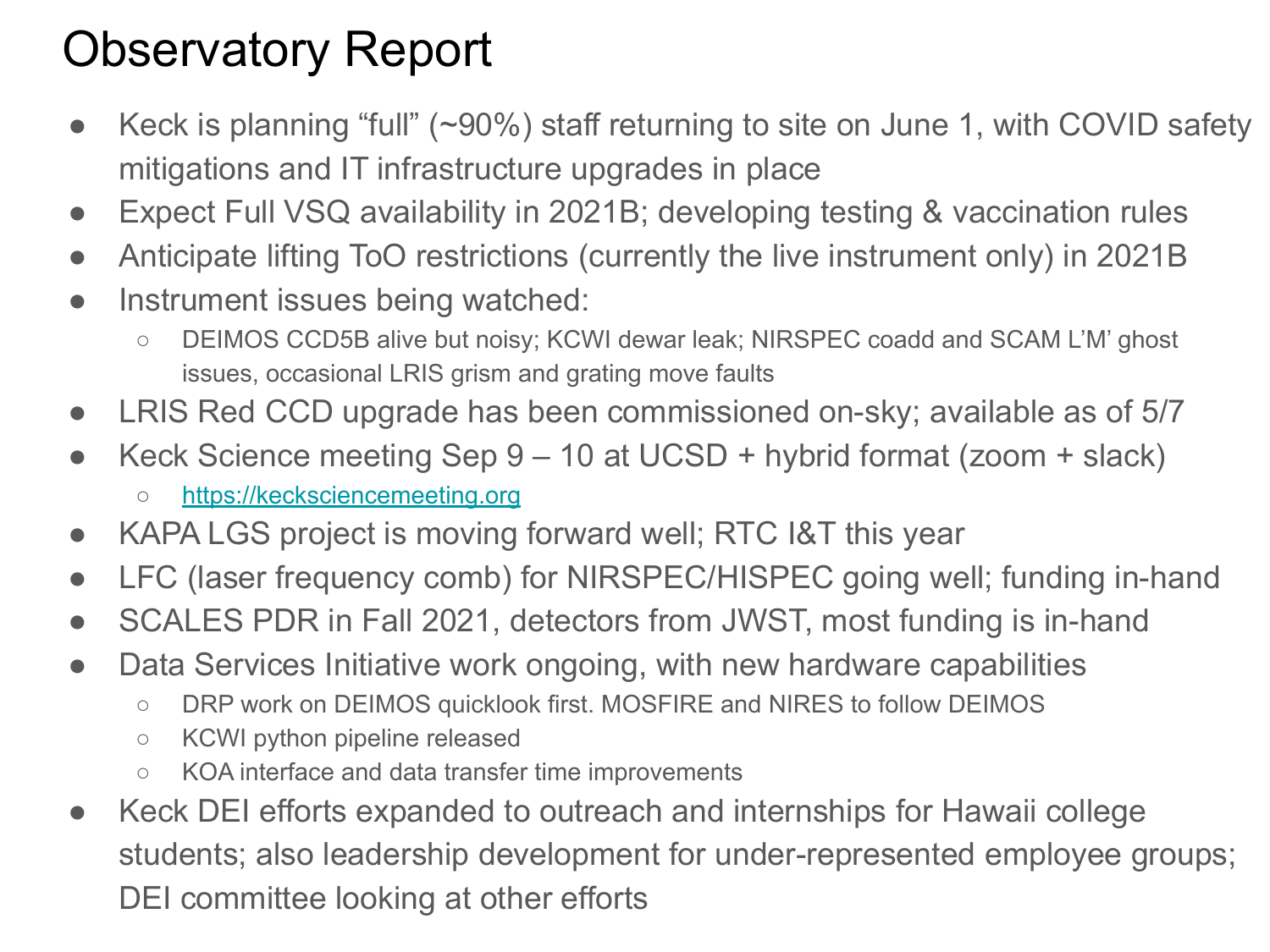### LRIS

#### Hardware:

- Replaced mosaic of 2k by 4k of red-sensitive CCDs with one 4x by 4k CCD.
- Thicker, 60% QE at 1 µm, less fringing. Purchased along with CCD for KCRM, installed in existing cryostat from original LRIS red upgrade. New mount.
- New Archon CCD controller from STA. No more RTC, interface board, bus. Same controller is being used for KCRM and KPF.
- Preamp and cabling shared development and testing with KCRM.
- Software:
	- New LRIS Archon CCD controller code. New KTL dispatcher. Functionality to change readout configuration (binning) without reloading Archon config file (power cycling CCD). Significant development.
- Operations:
	- New keywords, commonality with new KCRM. New observing/support scripts. LRIS now uses a mix of Solaris and Linux. System functional but not yet optimized. Some modes need additional development.
- Status:
	- System delivered was usable, but not yet stable, in order to meet April installation window. Installed in LRIS 4/20-22. 3x half nights of engineering time, on-sky for observing since May 7.
	- Peak-to-valley focus is 63 µm, FWHM at best focus 3.6 pix = 0.44 arcsec. P-V focus range adds 0.16 arcsec to FWHM.
	- $\circ$  Read noise ~3.5 e-. Gain ~1. e-/ADU. Read times 45 sec (1x1 binning 4 amp, 2x1 binning 2 amp), 23 sec (bin 2x2, 2 amp)
	- Dark current ~4 e-/pix/hr, likely contaminated and will re-measure. Expect ~1 e-/pix/hr
	- Cosmic ray rate similar to previous array, needs more testing.
	- Flat fields show no fringing
- Work in progress:
	- CCD control improvements, robustness between Archon and KTL dispatch, saturation recovery. All software improvements.
- Longer term:
	- Optimize read noise, speed, tuning charge diffusion, "fast" mode, flexible window mode, sparing
- SSC thanks and congratulates the team for their hard work on this project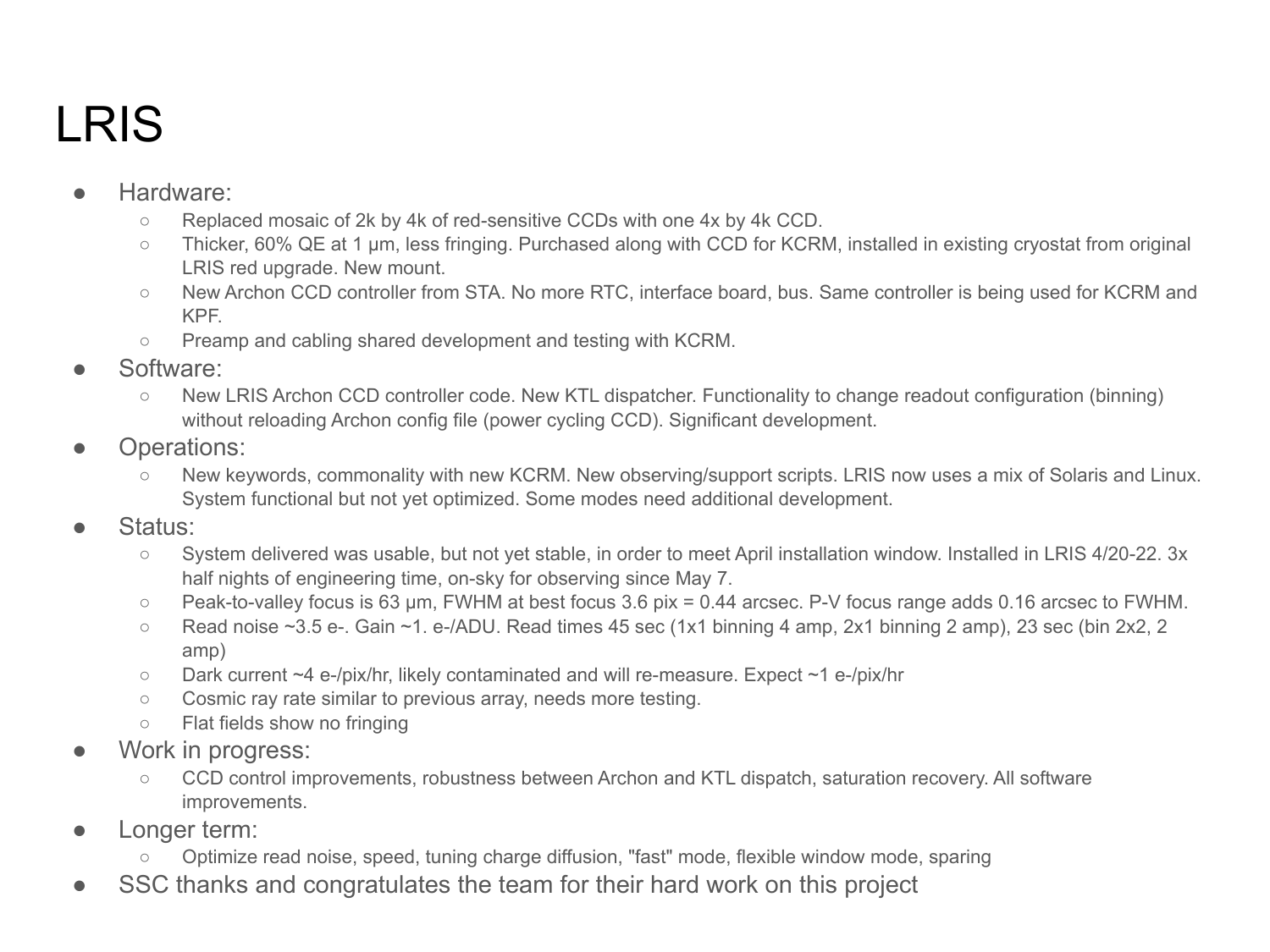# KPIC

- Dimitri Mawet presented (KPIC=Keck Planet Imager and Characterizer)
- R>30,000 is goal (instrument paper Delorme et al 2021)
- K-L wavelength range
- System throughput  $\sim 3\%$ , with  $\sim 40\%$  injection/propagation efficiency
- DRP built from scratch for the KPIC mode of NIRSPEC, making good progress.
- Data for HR7672 B look very nice
- Also HR 8799 bcde detections many more substellar companions observed successfully.
- KPIC phase II coming end of 2021/early 2022 adds ADC, high order deformable mirror (1k), beam shaping apodizers, fiber nulling coronagraph, using LFC
- Details of software facilitization given by Tobias Schofield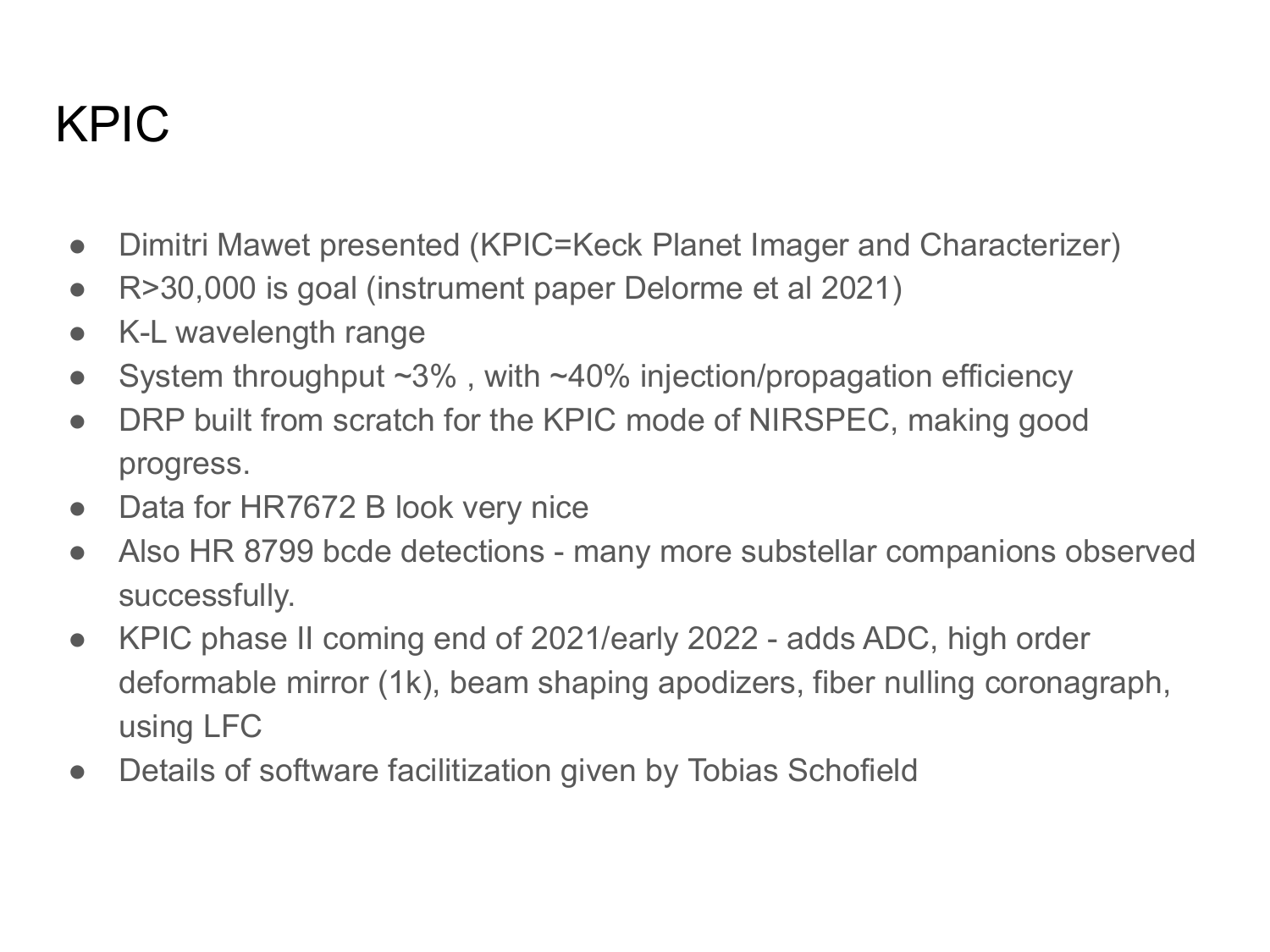#### KPF

#### Overall status update

- Expected first light summer 2022.
- Many large procurements complete; nearly all subsystems in procurement. Some COVID impacts, being tracked.
- Assembly, Integration, Testing started April 2021. COVID impacts tracked.
- Detailed planning on-going
	- Assembly+Integration: late primary collimator; Testing at SSL and commissioning; Detector testing: accommodate busy UCO detector lab (LRIS/KCRM), switch to STA/CIT; Community cadence meetings bi-weekly: expected SSC presentation in Nov.; Operations: planning for WMKO ops, calibration sequences, data flow, KOA integration, etc.
- Progress on individual subsystems
	- Vacuum chamber received, preliminary pump verification complete; cleanroom assembly ~75% complete; fit check of double scramblers with vacuum flanges complete
	- Zerodur bench received at UCB/SSL in April, very few defects (non-critical), zerodur echelle mount received, camera mounts shipping in June, waiting for mechanical fixtures.
	- Fiber system nearing completion; reformetter block #1 complete, good performance; most fibers fabbed; agitator assembled; scramblers assembled and fit-checked, performance testing ongoing.
	- Fiber injection unit Delta PDR on redesign in 2020. Mechanical peer review in April. New optical layout is coplanar; K1 or cal light feed science path, Ca H+K path, guide camera path.
	- Optics and ancillary systems: cal unit opt-mech assembled, alignment soon; exposure meter assembled; primary collimator polishing ongoing; secondary collimator received; progress on coatings for major optics; dichroic received, did not meet crossover wavelength spec, but accepted after science impact assessment (2% reduction in photon-limited Doppler precision) and consideration of cost/schedule impacts.
	- Cameras and reformatter: Winlight, schedule concern. Developed alignment plan for late delivery. Reformatter block #2 manufacturer re-work. Camera assembly proceeding at Winlight. Grism assemblies inspected at SSL and shipped to Winlight for camera integration.
	- Detectors: Red CCD received by STA. Green CCD expected by end of month. Initial testing of Red shows excellent cosmetics, other performance tests promising and ongoing. Additional testing at Caltech (Roger Smith) in ~weeks. Thermal/mechanical cryostat cold testing.
	- Laser Frequency Comb: Menlo systems on schedule, milestone #2 reached, on-track for shipment end of July.
	- Ca H+K spectrometer: optical design review in Feb. 3x improvement over PDR design; mechanical design review held April 2021. Procurements underway.
	- Solar calibrator: baselined for testing at SSL, under consideration for ops at WMKO. Feeds KPF with sunlight for investigation/calibration of stellar variability.
	- DRP: passed v1 milestone (~20 cm/s). NEID spectral analysis. Held bootcamp. Developing V2 testing on simulated KPF data. Expect to analyze real images in summer.
- I&T schedule, four critical paths: 1) reformatter delivery, 2) CCD deliveries, 3) coating of secondary collimator and red fold, 4) primary collimator polishing/coating.
- Risks actively tracked monthly, presented leading risks and mitigations.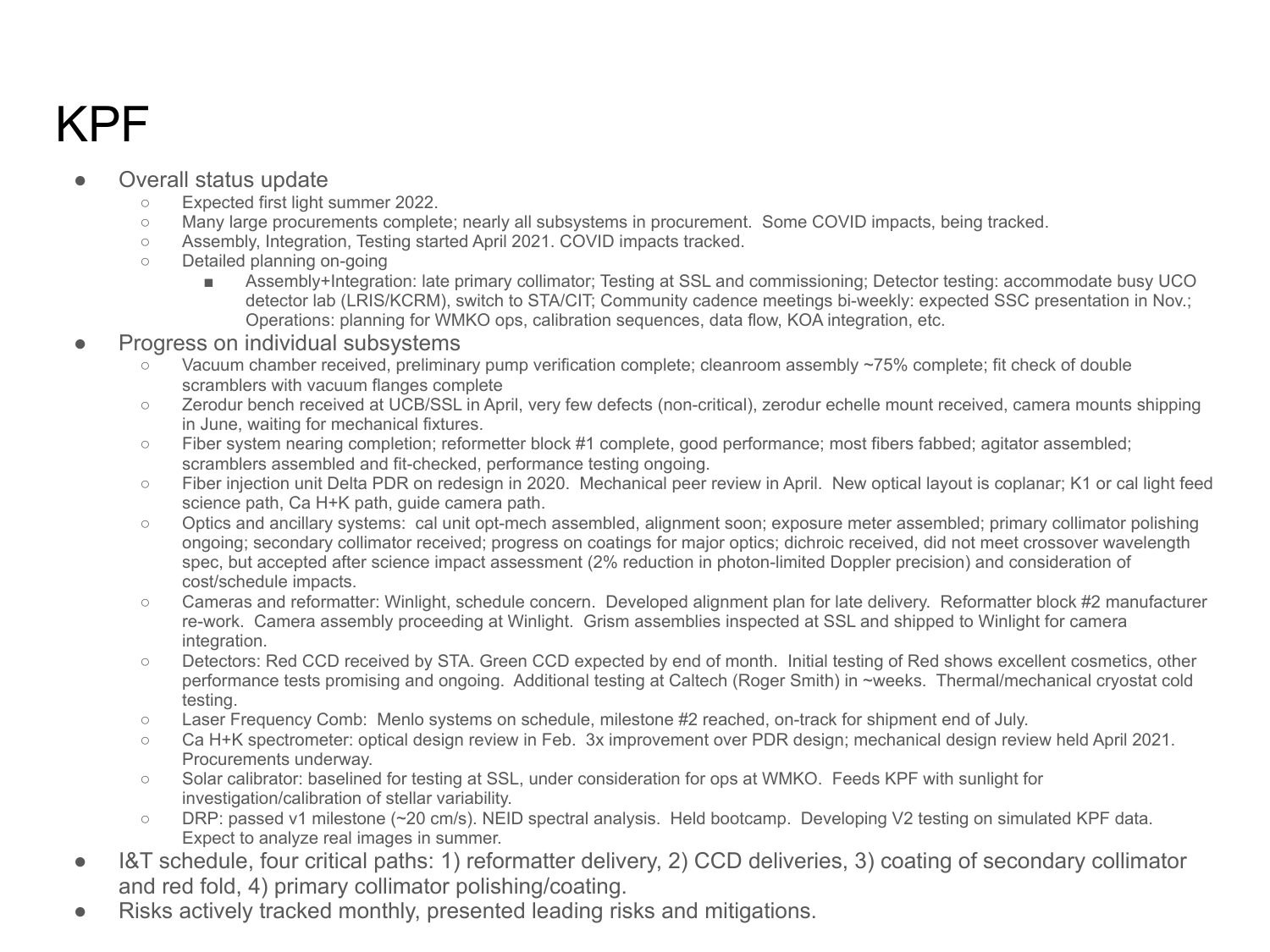# KCRM

- Adding red channel and new guider to KCWI
- 8 subsystems: 5 developed at COO (Flat mounts, grating exchanger, articulation stage, optics, software), 3 by partners (guider- WMKO/OMP, Camera- Winlight, Detector- UCO)
- Status: nearing end of full-scale development phase and entering AIT. All major purchases received.
- Remaining technical risks: lens coatings, cryostat design, nod & shuffle
- On track for commissioning in July 2022 (5 months behind baseline target due to COVID-19)
	- Delivery of camera and detector system on critical path
	- Decision when to take KCWI off sky for KCRM integration to be made by August 4, 2021
- Guider subsystem: completed at OMP and in transit. Successful pre-ship review in March. Guider flange was checked at observatory.
- Camera subsystem (Winlight): scheduled to arrive at Caltech in October
	- Field flattener coatings were below spec. Stripped and recoated one lens.
	- Worked with Winlight to improve coating and testing processes.
- Detector subsystem (UCO): scheduled for October delivery.
	- Focus stage being tested. Nod & shuffle assembly nearly complete.
	- Cryostat: fabricated at Universal Cryogenics, delivered to UCO
	- Redesign effort completed to fix a leak that could have allowed charcoal particles to reach detector
	- Cryostat being reassembled in Santa Cruz
- AIT is commencing in Caltech Synchrotron building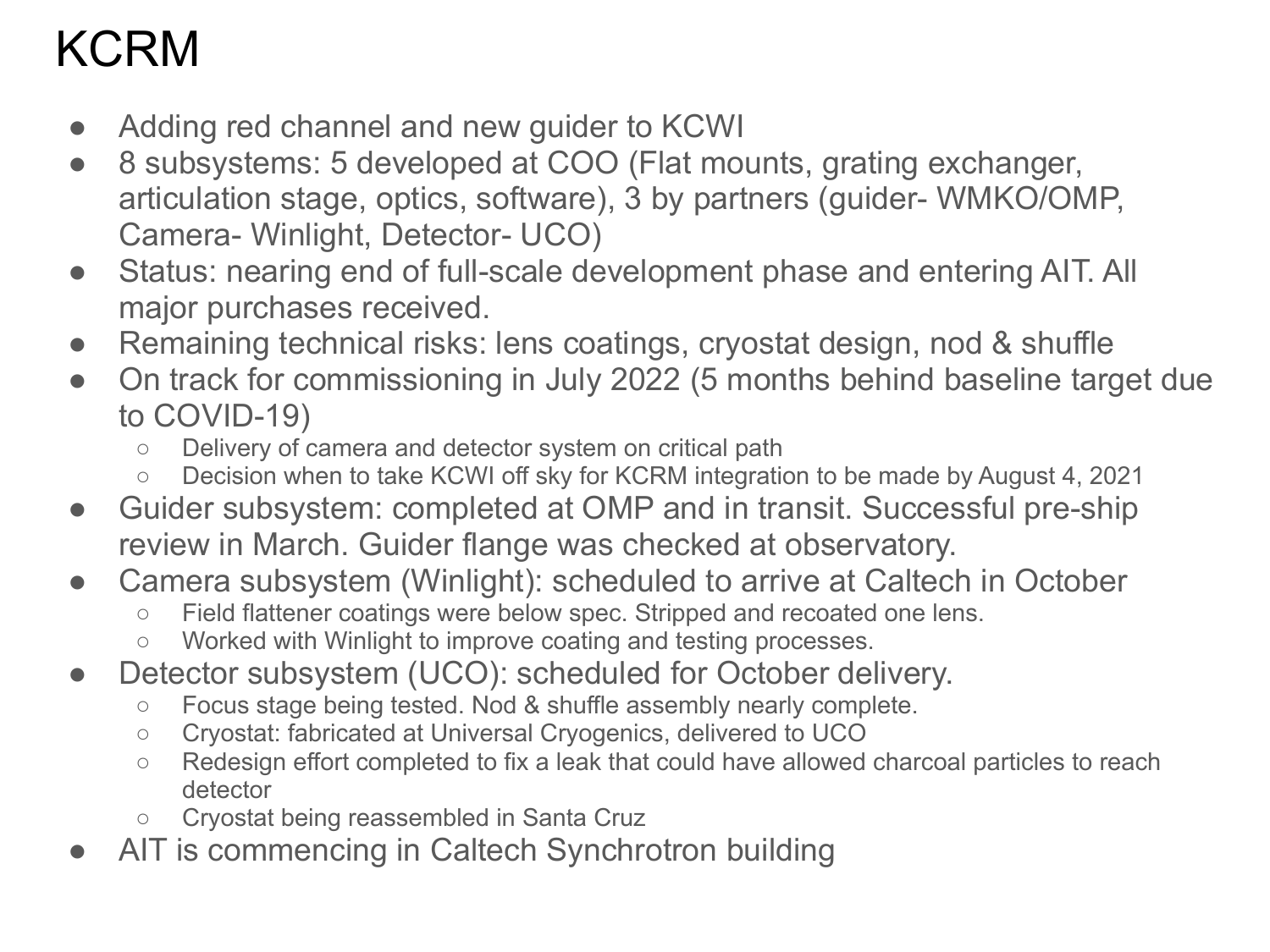# KCRM

- Detector subsystem:
	- Spare detector array was used for LRIS red channel upgrade
	- Reduced risk to KCRM thanks to LRIS upgrade
- Red grating exchanger (REX) subsystem: passed thermal testing at Caltech. Scheduled for delivery to AIT in June.
- Gratings: all 7 VPH gratings have been received and approved, staged for bonding
- Red articulation subsystem (ART): passed module-level testing at Caltech, being handed off to AIT
- Fold mirror: bonded to frame at Caltech. FM2 subsystem will be delivered to AIT after final inspection.
- Dichroic: received and approved at Caltech. Preparing for bonding with dummy optic. Dichroic subsystem to be delivered to AIT in June.
- Clean tent prepared in Caltech synchrotron building. Proxy bench assembled.
- COVID impacts: restrictions began March 2020. Resulted in about 5 months in project delays, loss in efficiency, some unplanned purchases. Current situation rapidly improving.
	- Winlight is in early stages of relaxing restrictions in France.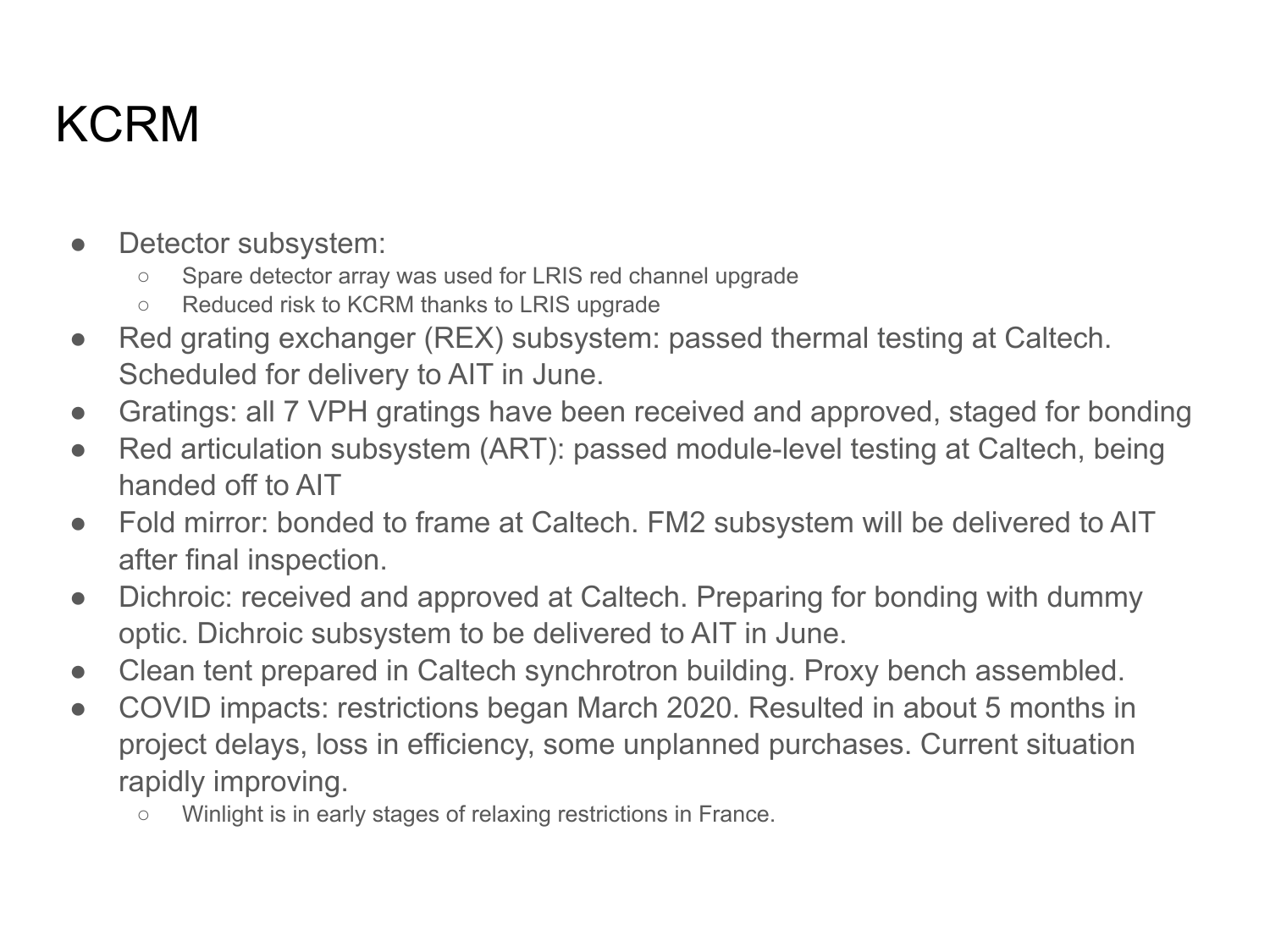# Adaptive Secondary Mirror for Keck

- ASM can broaden use of AO for observatory:
	- $O$  GLAO (FOV ~ 4-10')
	- Higher order AO (~40 actuators across the diameter)
	- Low background AO for thermal IR (e.g. exoplanet studies with SCALES)
	- $\circ$  MCAO (FOV  $\sim$  1', need 2nd DM conjugate at  $\sim$  15 km)
	- Potential image quality improvement for all instruments
- On-sky GLAO demonstrations at UH88, VLT & LBT show image improvement
- GLAO requires large subsystems: {ASM} + {laser projector & WFS for wide FOV} + {suitable instrument (MOSFIRE? LRIS2? FOBOS(-IR)?)}
- Standard ASM design based on voice coils attached to glass shell (e.g. LBT)
- New design by TNO (Dutch company): hybrid variable reluctance design
	- $\circ$  linear response, ~75x less power needed & ~10x max force compared to standard design
	- easier to cool, easier to fabricate, no need for high-speed positional sensing.
	- hoping for lower cost & easier operation studies underway at UH (0.6m mirror for UH88) and UCSC (0.15m prototype in lab).
	- UH88 planned to be on-sky in summer 2022, then integrate with GLAO system `imaka.
- Current trade study for Keck: f/25 secondary top end
	- Mounted on hexapod to allow for telescope focal plane adjustment
	- Decided on 2000 actuators (balance of weight, sheet thickness, fitting error, etc.)
- Completing ASM concept study, planning for Phase A study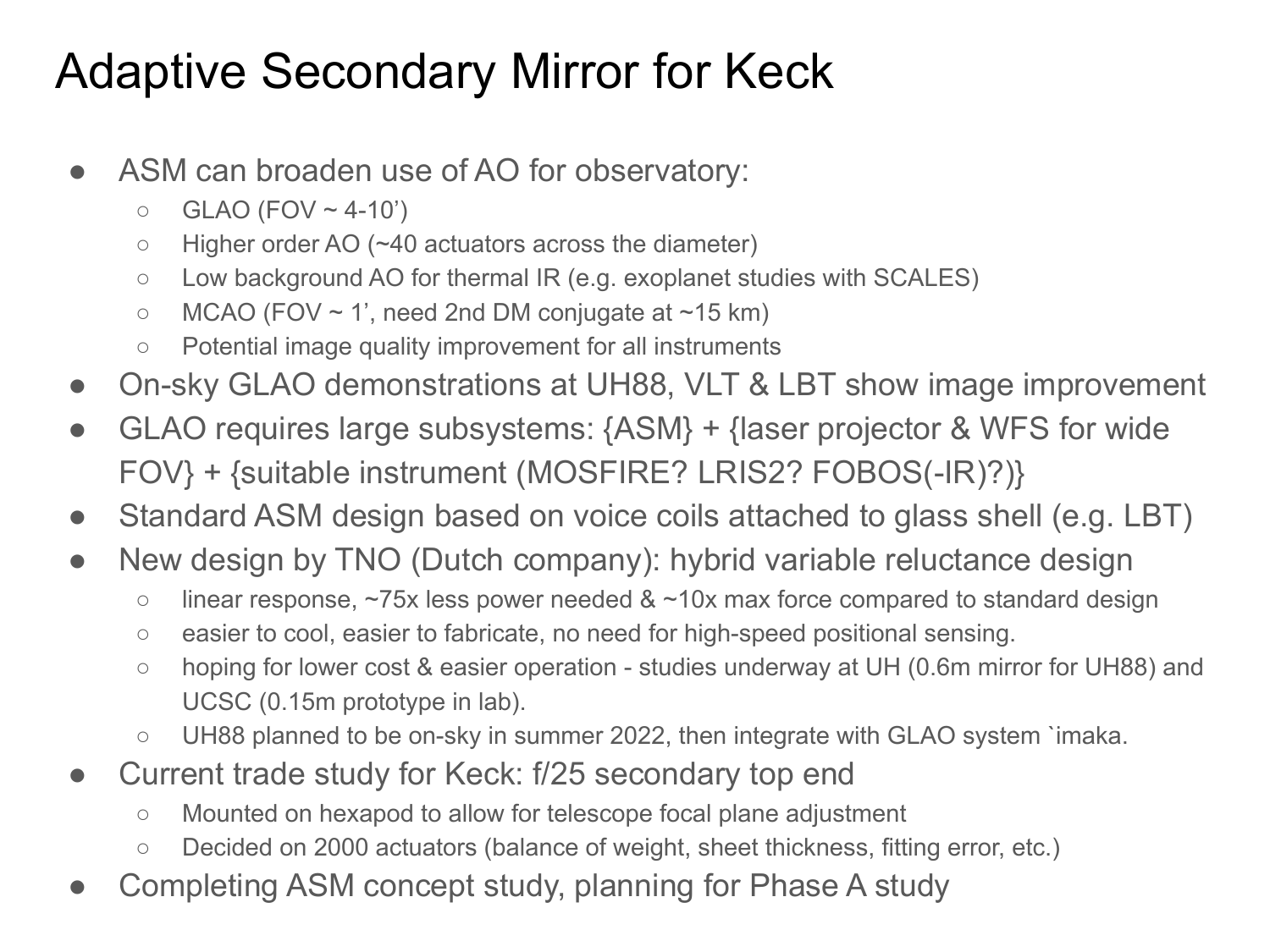# Keck AO Future Study Group Report

- AO Future Study Group (FSG) has been interfacing with Adaptive Secondary group.
- FSG Viewpoint: ASM should be driven by GLAO science, and not so much by diffraction-limited AO science, though it offers lower thermal background if instrument at direct focus. Costs should include ASM asterism, WFSs per/ inst.
- Need to compile and assess GLAO science case for ASM. In addition to FSG input, this will require other science and instrument expertise for instruments that might be used with GLAO.
- AO strategic planning: looking for SSC input on FSG role. Questions: Landscape, science/technology in 2035?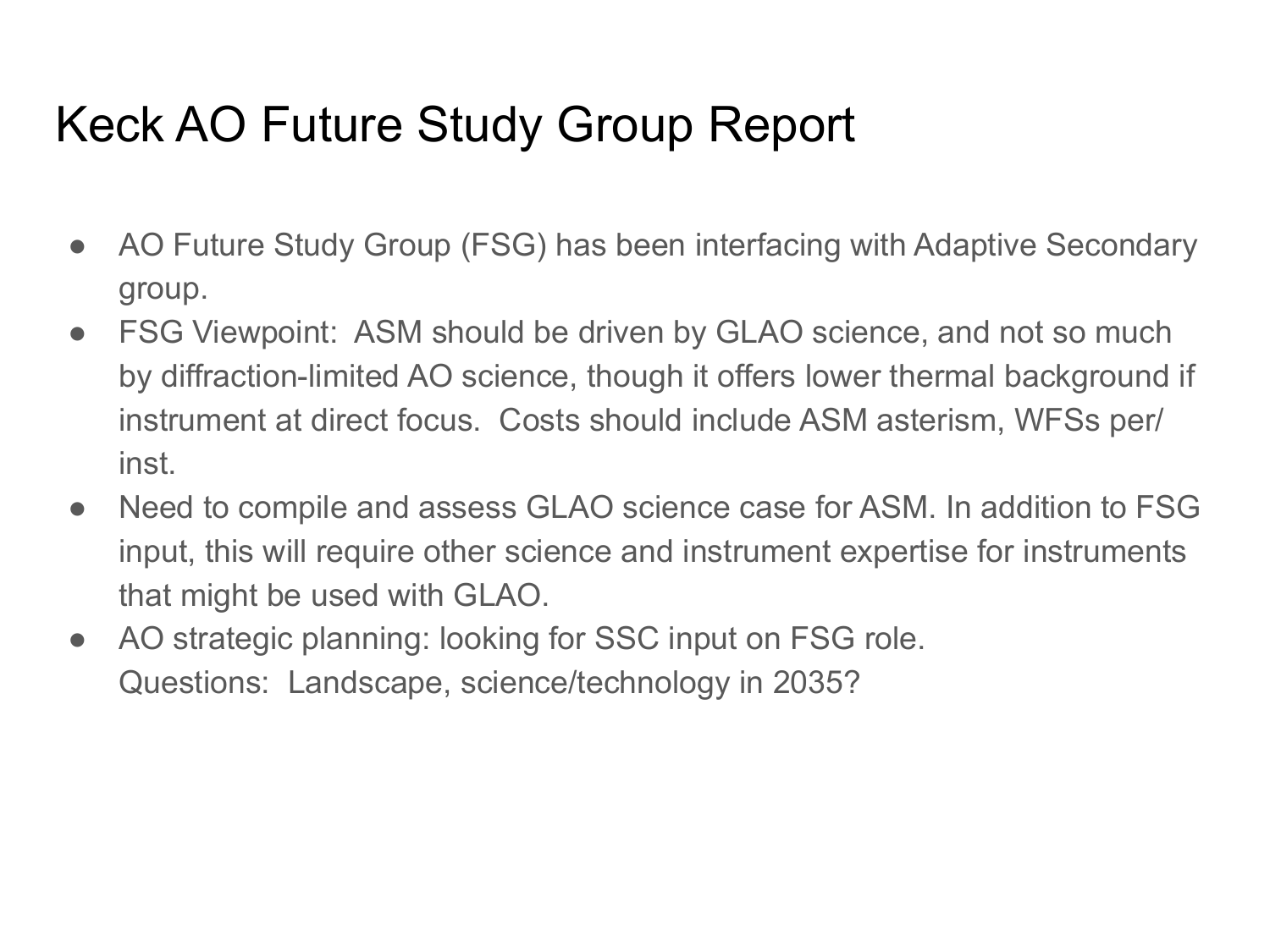#### ORCAS - Orbiting Configurable Artificial Star

- Idea: satellite points laser at Maunakea for use by AO systems at WMKO
- Push AO down to shorter wavelengths; fully sky guide star availability; 29th mag (10-sigma) in 1 hr; high resolution (13 mas  $@0.5$  um) -- beats Webb, HST, Roman; photometric calibration to 0.1%.
- Visible AO can beat space sensitivity because aperture advantage beats ~5X increased background from ground.
- Instrument: Mag 0 star at 532 nm or 1064 nm. LEDs for photometric calib.
- Highly elliptical orbit (P=5 days); stationary for 0.6-4 hr
- Need new AO system at Keck: Strehl ~0.5 at 0.5um (goal)
- Feasible now because: commercial spacecraft buses available, commercial laser beacons, ride share possibility, high altitude GPS.
- ORCAS team has carried out detailed planning on how to model orbits and target visibility, and to optimize long-term scheduling efficiently
- Science team desires: diff-limited camera (0.45-1um), FOV=10x10 arcsec; IFU (0.5-2um and low-res) and IFU (0.4-0.9um and higher-res)
- Timeline: completed engineering study; report was due June 21; Keck teams to study instrument concepts; gain Goddard support for proposing; propose to SMEX in 2023?; launch readiness (2029?) followed by science.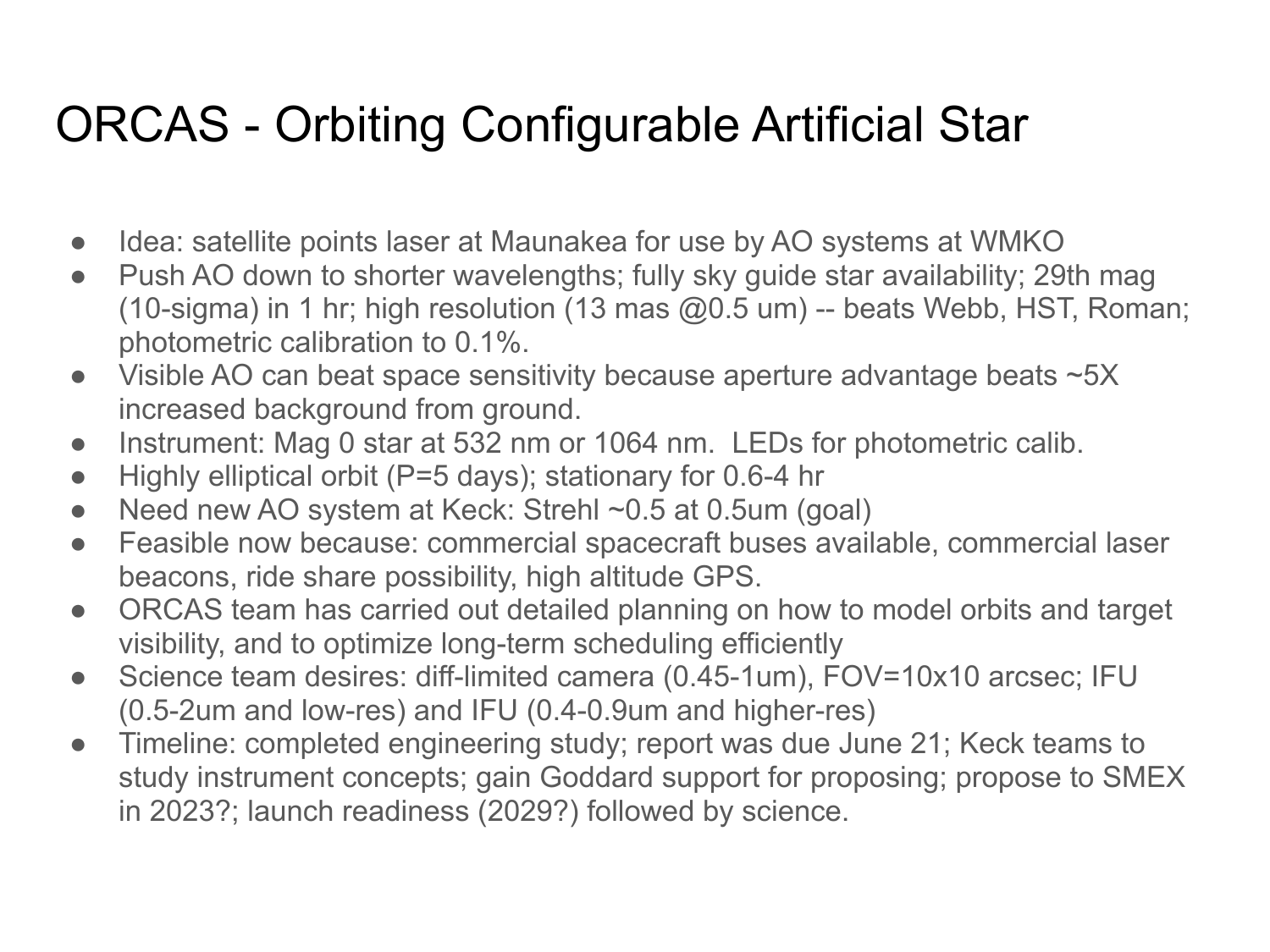#### White Paper / Phase A Proposal Call Discussion

- Marc will prepare Q&A spreadsheets to SSC members and PI/team prior to July/7 meeting. Google forms for ranking and discussion being prepared. The forms will permit providing endorsements (\$ and nights) for each project.
- Types of proposal for the white paper call: Concept studies (~75K), Phase A design (~250K), Mini grants, proposal developments
- Call on May/24, SSC review on July/6-7 2021 Draft call already drafted.
- A WP template has been developed to assist proposers in providing all the needed and important information required for the review.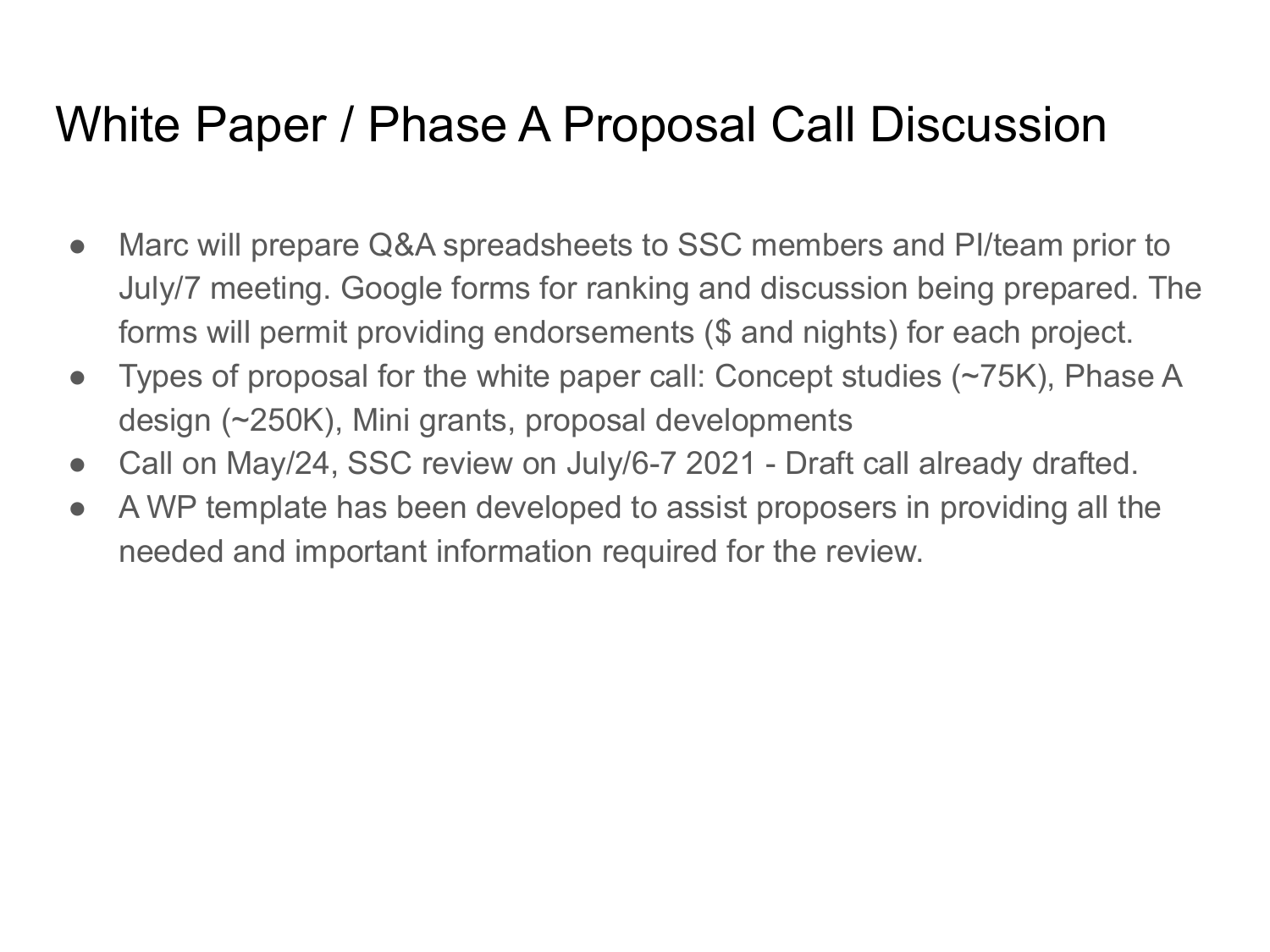#### Instrument Risk Metrics driven by NASA IKUG

- Use instrument age as a proxy for risk
- LRIS/HIRES are 28 years old
- KII: mid- to young-generation instruments
- Marc Kassis proposed a risk matrix of costs vs age (or likelihood vs severity)
	- Costs represents day crew time
	- Night-time science loss is not included in the matrix
	- Highest-risk instruments are DEIMOS, OSIRIS, NIRSPEC, and LRIS (high likelihood & high severity)
	- Global instrument risk difficult to address. HIRES has highest severity but lowest probability.
- Important to incorporate this information in instrument retirement planning
- November SSC meeting will include risk assessment for each instrument
- Also should include KI and KII AO systems on the risk matrix
- Could try to get information on detector failure risk for specific detector fabrication runs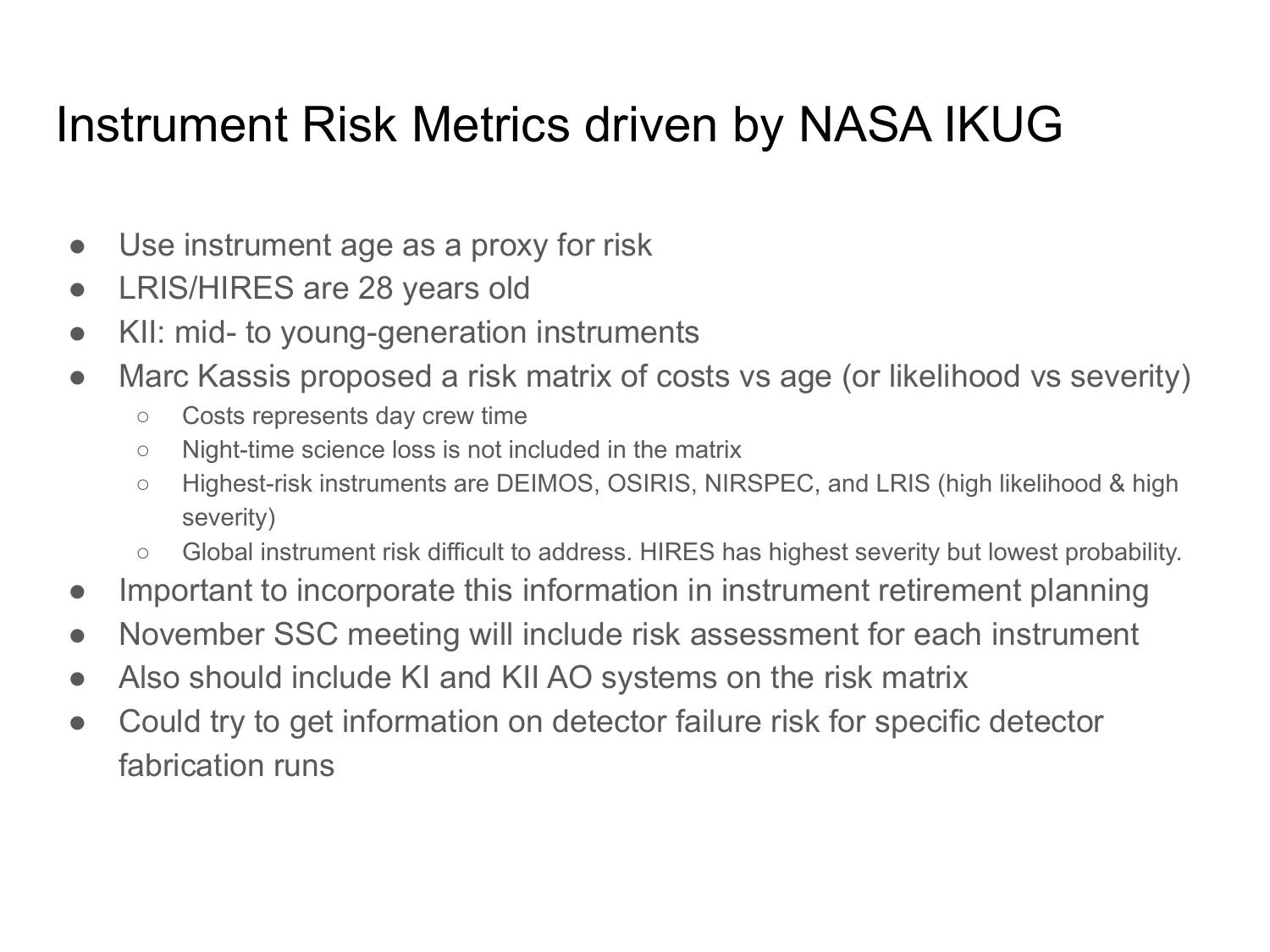# Strategic Planning Update

- Envisioning a multi-step process with a relatively short timeline.
- Step 1 (mid-June): Definition of categories (science and capability driven) and of scope. O'Meara to provide perspective on key questions. SSC participants to make recommendations on community engagement. 1-day meeting.
- Step 2 (late-June⇒ Aug): Solicit community involvement (via surveys, short white papers, workshops). WMKO organization. Participants defined in Step 1.
- Step 3 (Aug⇒ Sep): Refinement by SSC of community input. Determine common themes, explore interesting edges, understand spectrum of inputs. Deliverables are topics and writing assignments for WPs to deliver to WMKO
- Step 4 (Sep⇒ Oct): Writing, beginning with the WPs but combined with other stakeholder inputs to draft strategic plan text. Deliver draft strategic plan text.
- Step 5 (Nov): Review and endorsement at regular SSC.
- Note that this process describes only the Scientific part of the SP. Other parts will come from WMKO staff and from consideration of external issues.
- SSC (and WMKO) should be cognizant of any boundary conditions.